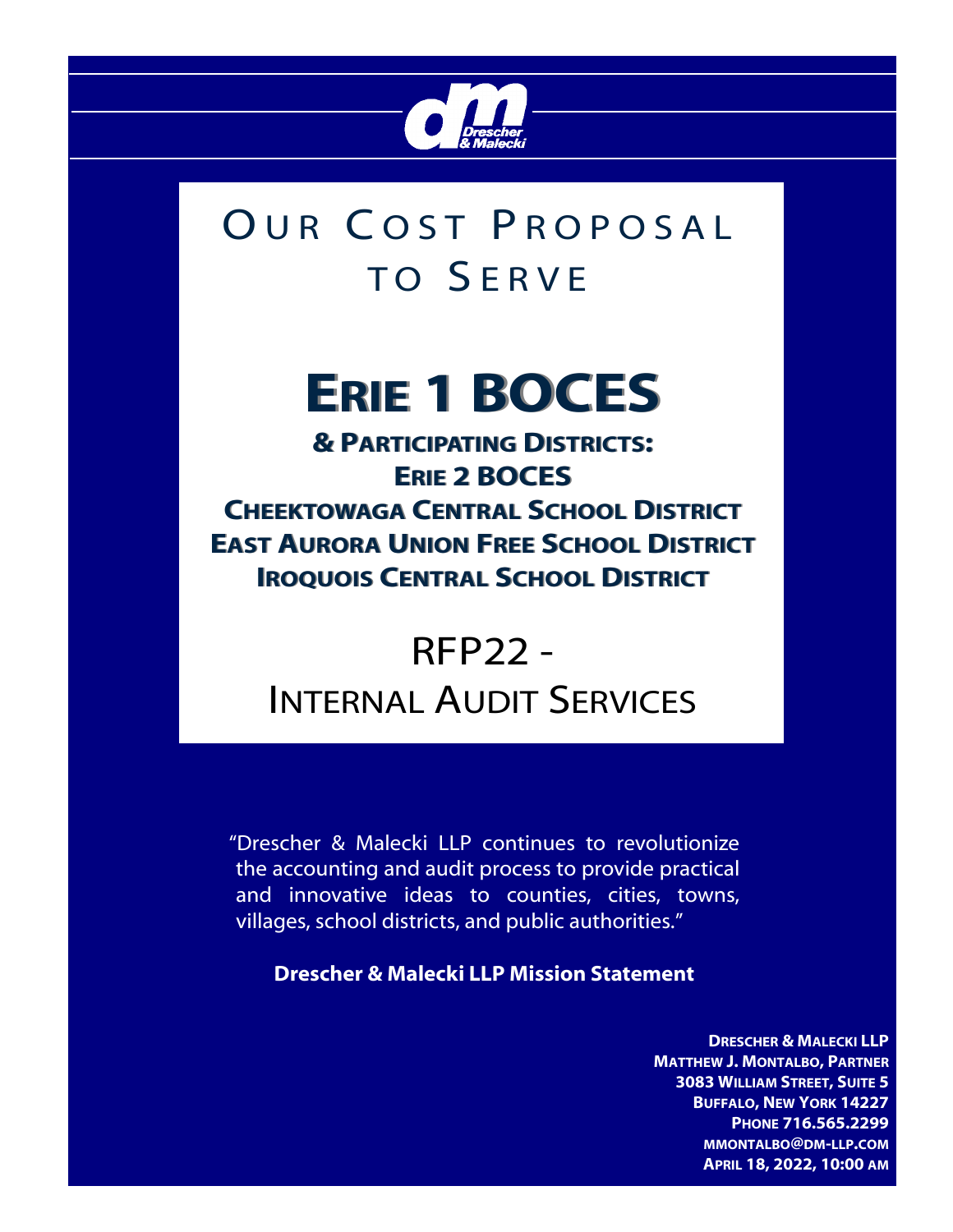### DOLLAR COST BID

### **Drescher & Malecki LLP**

3083 William Street, Suite 5 Buffalo, New York 14227

**Contact:** Matthew J. Montalbo, Partner **Phone:** 716-565-2299 **Fax:** 716-565-2201 **E-mail:** mmontalbo@dm-llp.com

*Proposal Date:* April 18, 2022

Matthew J. Montalbo is entitled to represent the firm, empowered to submit the bid and authorized to sign a contract with the District.

In order to show our sincere desire to serve the Districts we have significantly reduced our standard rates. Listed below is the not-to-exceed, all-inclusive maximum fee.

#### **Rates by Partner, Specialist, Supervisory and Staff Level Times Hours Anticipated for Each**

| <b>Staff Level</b> | <b>Estimated</b><br><b>Audit</b><br><b>Hours</b> | <b>Standard</b><br><b>Hourly</b><br><b>Rates</b> | Proposed<br><b>Hourly</b><br><b>Rates</b> | Total        |
|--------------------|--------------------------------------------------|--------------------------------------------------|-------------------------------------------|--------------|
| Partner            | 40                                               | 200<br>S                                         | 140<br>-\$                                | 5,600<br>S   |
| Managers           | 56                                               | 175                                              | 122                                       | 6,832        |
| Senior/In-Charge   | 74                                               | 125                                              | 87                                        | 6,438        |
| <b>Staff</b>       | 112                                              | 100                                              | 70                                        | 7,840        |
| Subtotal           | 282                                              |                                                  | <b>All-Inclusive Maximum Price</b>        | 26,710<br>-S |

#### **Erie 1 BOCES**

|                                                                                            | Proposed fees for the fiscal years ending June 30, |       |       |                                                   |       |
|--------------------------------------------------------------------------------------------|----------------------------------------------------|-------|-------|---------------------------------------------------|-------|
|                                                                                            | 2022                                               | 2023  | 2024  | 2025                                              | 2026  |
| Annual Risk Assessment & Follow-up Procedures \$19,900 \$20,398 \$20,907 \$21,430 \$21,966 |                                                    |       |       |                                                   |       |
| Internal Audit Testing - Per Cycle                                                         | 6.810                                              | 6,980 | 7,155 | 7.334                                             | 7,517 |
|                                                                                            |                                                    |       |       | $$26,710$ $$27,378$ $$28,062$ $$28,764$ $$29,483$ |       |

#### **Erie 2 BOCES**

|                                                                                            | Proposed fees for the fiscal years ending June 30, |       |       |                                                   |       |
|--------------------------------------------------------------------------------------------|----------------------------------------------------|-------|-------|---------------------------------------------------|-------|
|                                                                                            | 2022                                               | 2023  | 2024  | 2025                                              | 2026  |
| Annual Risk Assessment & Follow-up Procedures \$19,900 \$20,398 \$20,907 \$21,430 \$21,966 |                                                    |       |       |                                                   |       |
| Internal Audit Testing - Per Cycle                                                         | 6.810                                              | 6,980 | 7,155 | 7.334                                             | 7,517 |
|                                                                                            |                                                    |       |       | $$26,710$ $$27,378$ $$28,062$ $$28,764$ $$29,483$ |       |